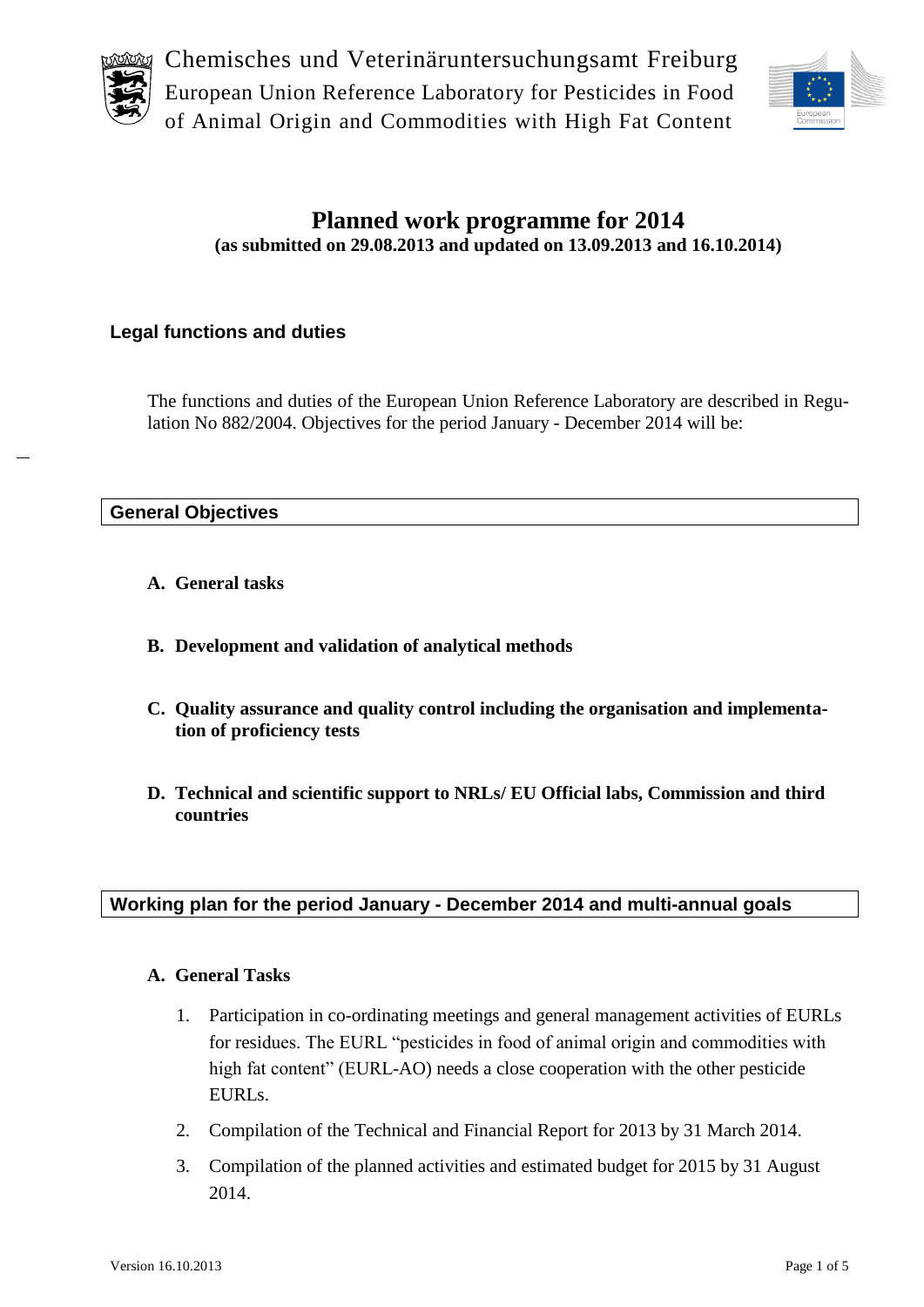



- 4. For the EURL/NRL network, the list of all NRLs and contact points in the field "pesticides in food of animal origin and commodities with high fat content" will be kept updated. In addition, all OfLs as reported by the NRLs, will be added to this list and will be made available to the Commission and NRLs. This task will be performed in close connection to EURL SRM.
- 5. Maintenance of the EURL-website in cooperation with the other EURLs for pesticide residues, exchange of information via the website and updating on regular basis with the particular aim of disseminating information to NRLs. Information about important improvements of analytical methodology and major changes in EU legislation.
- 6. Maintenance of the CIRCA Domain in cooperation with the other EURLs for pesticide residues; continuous proving the status of the enrolled members.

## **B. Development and Validation of Analytical Methods**

Analytical scientific work should cover the improvement of existing, approved multi-methods and the development and implementation of new multi-methods.

- 1. Three groups of pesticides (organochlorine, organophosphorous and pyrethroid pesticides) can be considered to have been introduced to a certain degree in the daily routine of NRLs for pesticides in food of animal origin and high fat commodities. The evaluation of the results of EUPTs AO-01 to AO-08 showed that there were some advancements during the last 3 years but there is further need for improvement also for these groups. The spectrum of analytes will be extended continuously, also by inclusion of LC-MS-based methods (QuEChERS or SweEt-based). It is planned to add at least 20 new pesticides into the existing methods and to validate them in at least 2 matrices from different commodity groups.
- 2. Evaluating the outcome of a feeding study performed in summer 2013. Laying hens were fed with feed coming from EUPT CF 07: After feeding the blank test material the hens were fed with the test item of EUPT CF 07 and then fed again with the blank material.

The feed used in the study contains more than 20 pesticides. It is expected that in many cases residues of these pesticides and in some cases metabolites will occur in the eggs which are time depended. For all pesticides found curves showing the enrichment and the following decomposition will be evaluated. In addition, the egg test material will be useful to get information about the extractability of dosed pesticides in egg test material with different methods.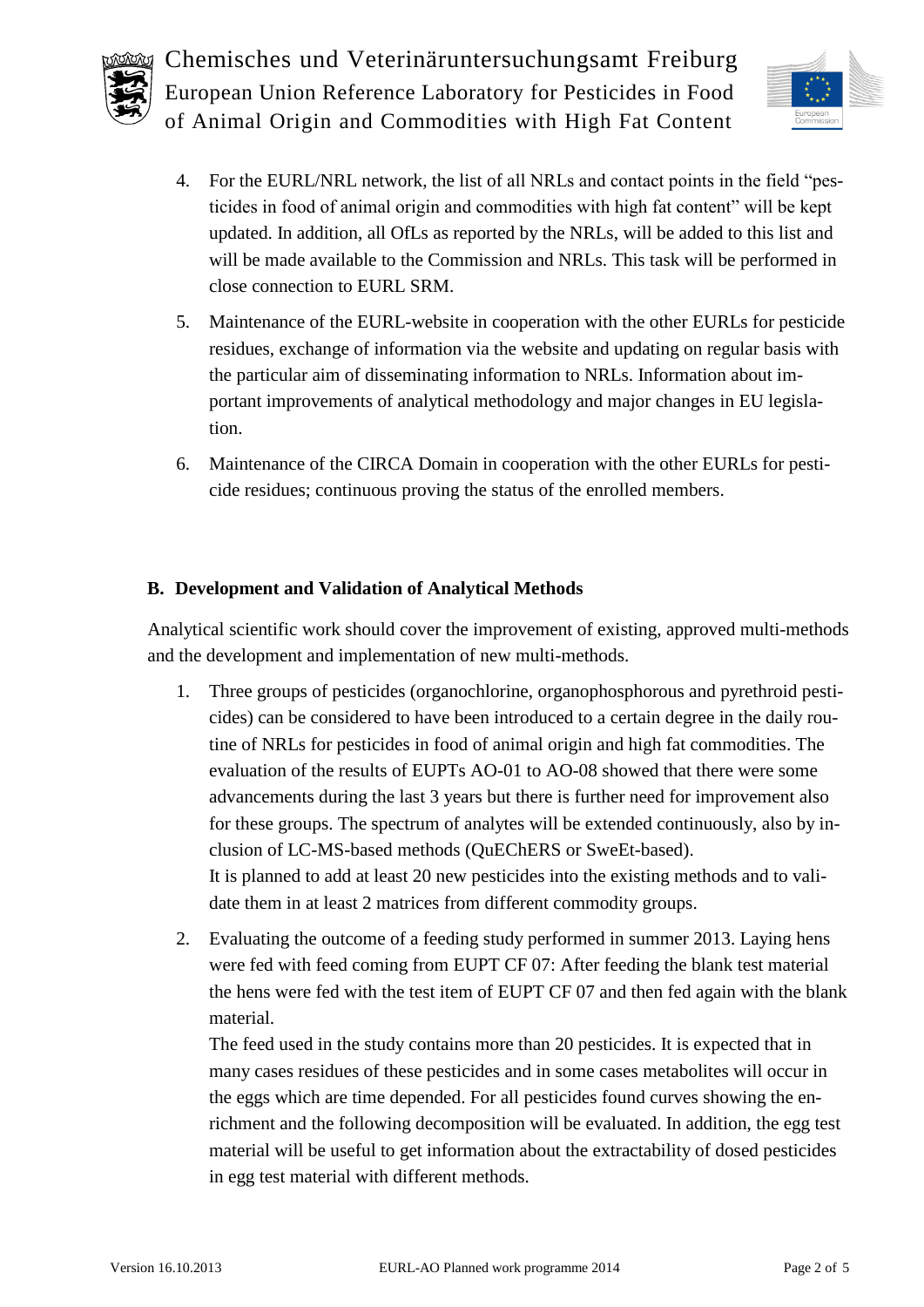



- 3. In cooperation with EURL FV: evaluating the background of extracts for MRMpesticides (QuEChERS, SweEt) in food of animal origin. EURL FV has available software packages to extract matrix information from chromatograms achieved with LC-ToF-Equipment. EURL AO will analyse samples of animal origin from all commodity groups using LC-MS-(Q)-ToF. The resulting data (chromatograms) will be evaluated at EURL FV to get information about the density of matrix components being present through the whole chromatogram. The information will be used for interpretation of matrix effects and for improvement of the cleanup with the aim to reduce matrix effects in GC- and LC-MS for a better quantification.
- 4. Improvement of extraction and cleanup steps (QuEChERS, SweEt) for food of animal origin.

Actual MRM-methods for more polar pesticides like QuEChERS and SweEt are fast and well introduced in a quite number of laboratories. Combining extraction and centrifugation in one step can improve the applicability of the methods. This will be tested for at least two matrices from different commodity groups AO and about 100 pesticides. Co-extracted matrix compounds interfere with the target analytes (matrix suppression in LC-MS or matrix enhancement in GC-MS) may lead to wrong results. For at least two matrixes from different commodity groups further cleanup by using of alternative add ins for cleanup will be tested for about 100 pesticides and, if successful, validated.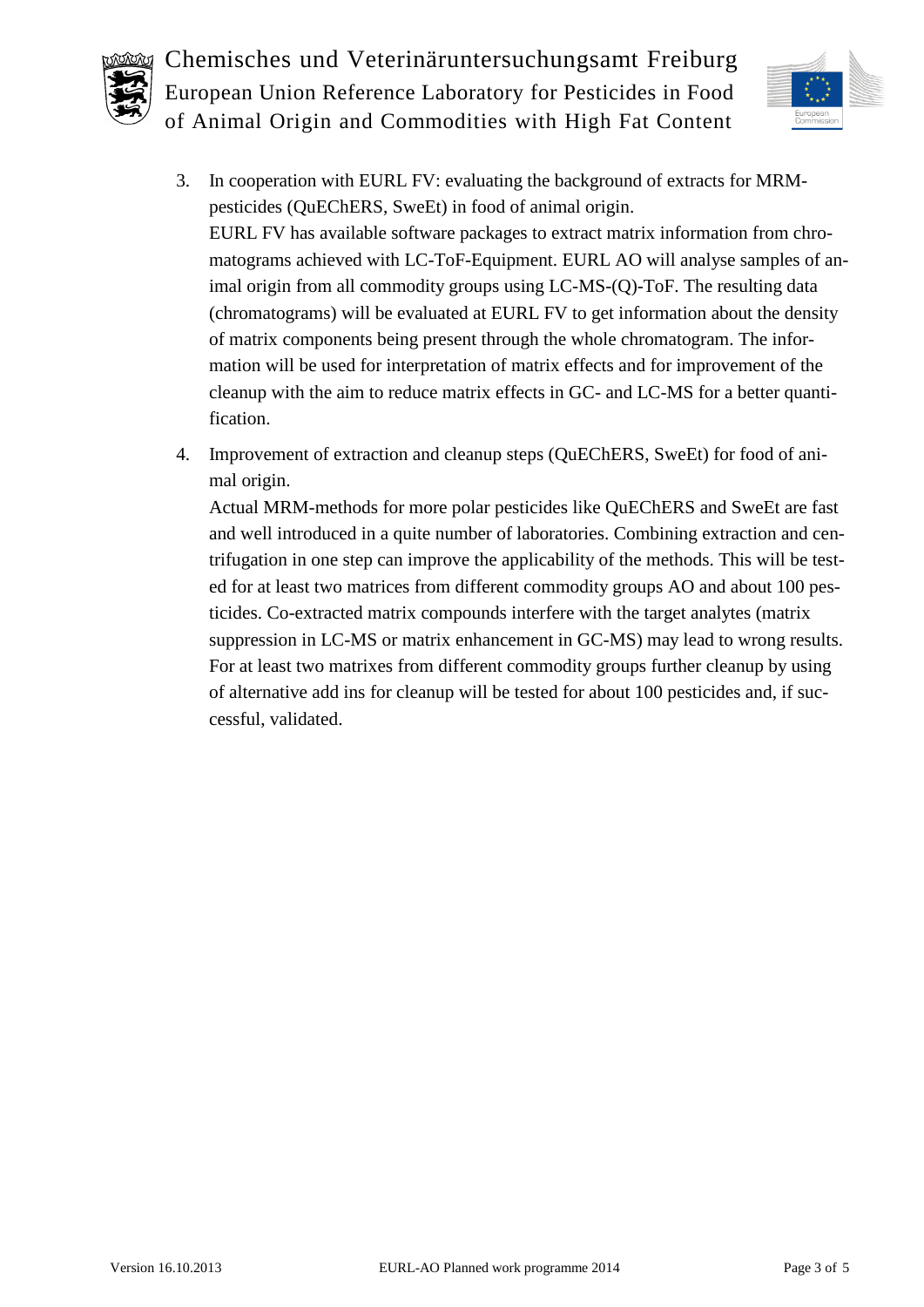



#### **C. Quality Assurance and Quality Control**

- 1. As multi-annual goal, the availability of validated methods for the most important groups of pesticide residues in the most important matrices will be checked and promoted within the EURL / NRL network.
- 2. Maintenance of in-house QA/QC activities in consequence of the ISO 17025 accreditation of all analytical work done within the EURL.
- 3. Maintenance of proficiency testing in consequence of the ISO 17043 accreditation for performing EUPTs.
- <span id="page-3-0"></span>4. Performance of a proficiency test (PT) in cooperation with EURL SRM for MRMand SRM pesticides. The PT will be performed with all NRLs and OfLs of the EU Member States and Associated States and the results will be discussed with NRLs at the workshop in Freiburg. The PT will be based on egg matrix in line with the multi annual coordinated control programme. The PT will be designed for 80 to 120 participating laboratories (intention 100: 28 NRLs, 70 EU-OFLs, 2 EFTA laboratories) and the target analytes list comprises of about 50 to 80 MRM-pesticides (intention 65). The PT will be performed and evaluated in accordance with the general protocol for EU proficiency tests for pesticide residues in food and feed. Results will be discussed at the workshop (see [D8\)](#page-4-0). The schedule will be coordinated with the other pesticide EURLs and the Commission to avoid overlapping periods.
- <span id="page-3-1"></span>5. EURLs for FV, CF, SRM and AO will continue to establish defined criteria to evaluate whether a laboratory has had underperformance in the EUPTs, and if so, this laboratory could be a potential attendee for activity D[.5.](#page-4-1)